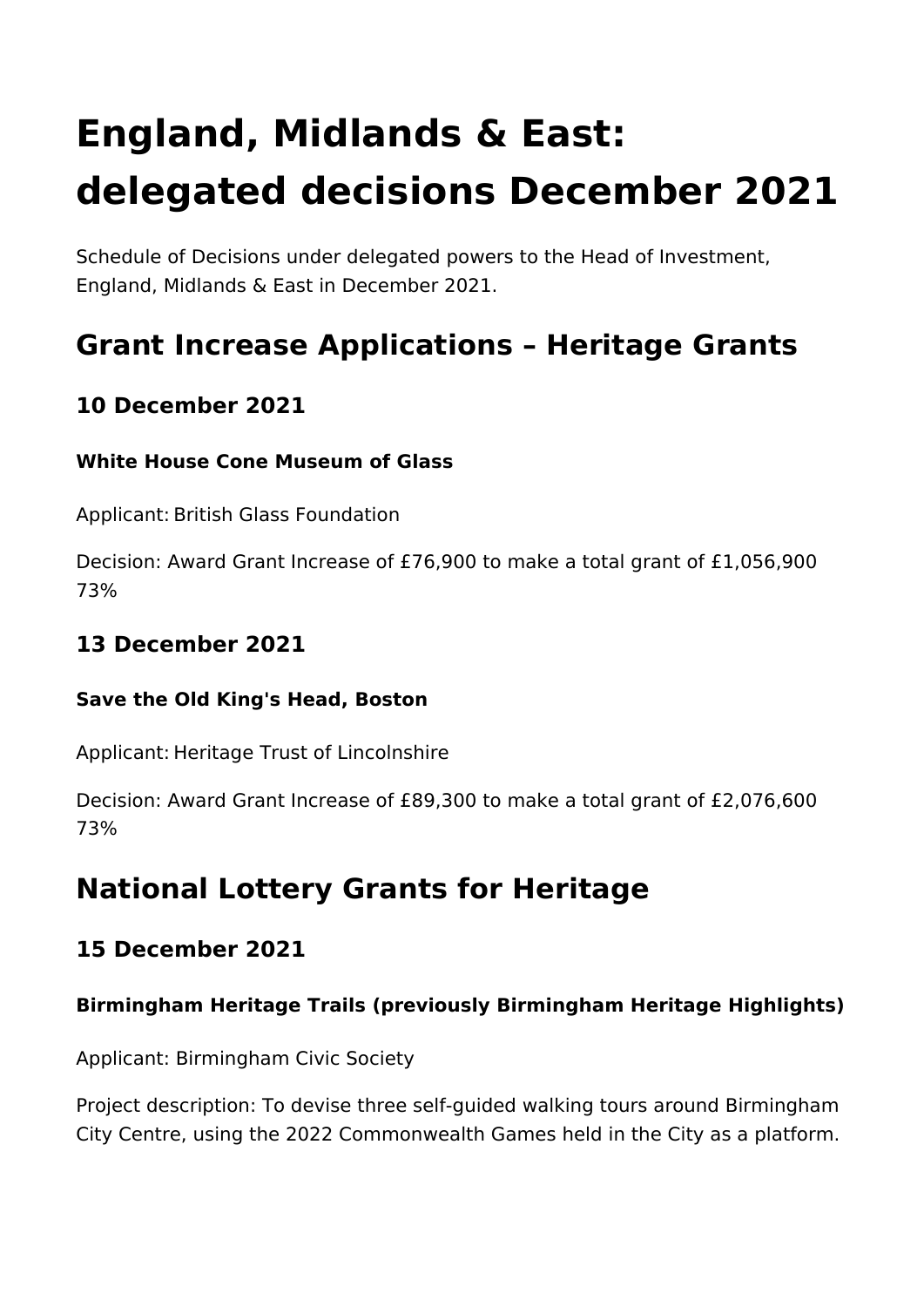Grant Request: £54,300 (97%)

Decision: Award Grant £54,300 (97%)

#### **Save the Skymaster**

Applicant: C 54 Skymaster Trust

Project description: Renovate a heritage aircraft Skymaster 58498.

Grant Request: £173,971 (82%)

Decision: Reject

# **Unearthing the history of "Smith's Wood"**

Applicant: St. John The Baptist RC Junior & Infant School

Project description: This intergenerational project will support school children to explore the heritage and history of the Smith's Wood area of Chelmsley Wood, Birmingham.

Grant Request: £7,020 (100%)

Decision: Award Grant £7,020 (100%)

# **Digital Sikh Trail**

Applicant: Sikh Museum Initiative

Project description: Create a digital trail using an online map of national locations and objects important to Sikh and Punjab heritage. A mobile app will also be developed to share the trail in a different format. Communities new to heritage will be included through a series of educational talks in schools and digital skills training for the public.

Grant Request: £237,500 (99%)

Decision: Reject

# **The Story of Norwich Textiles Industry**

Applicant: ArtatWork CIC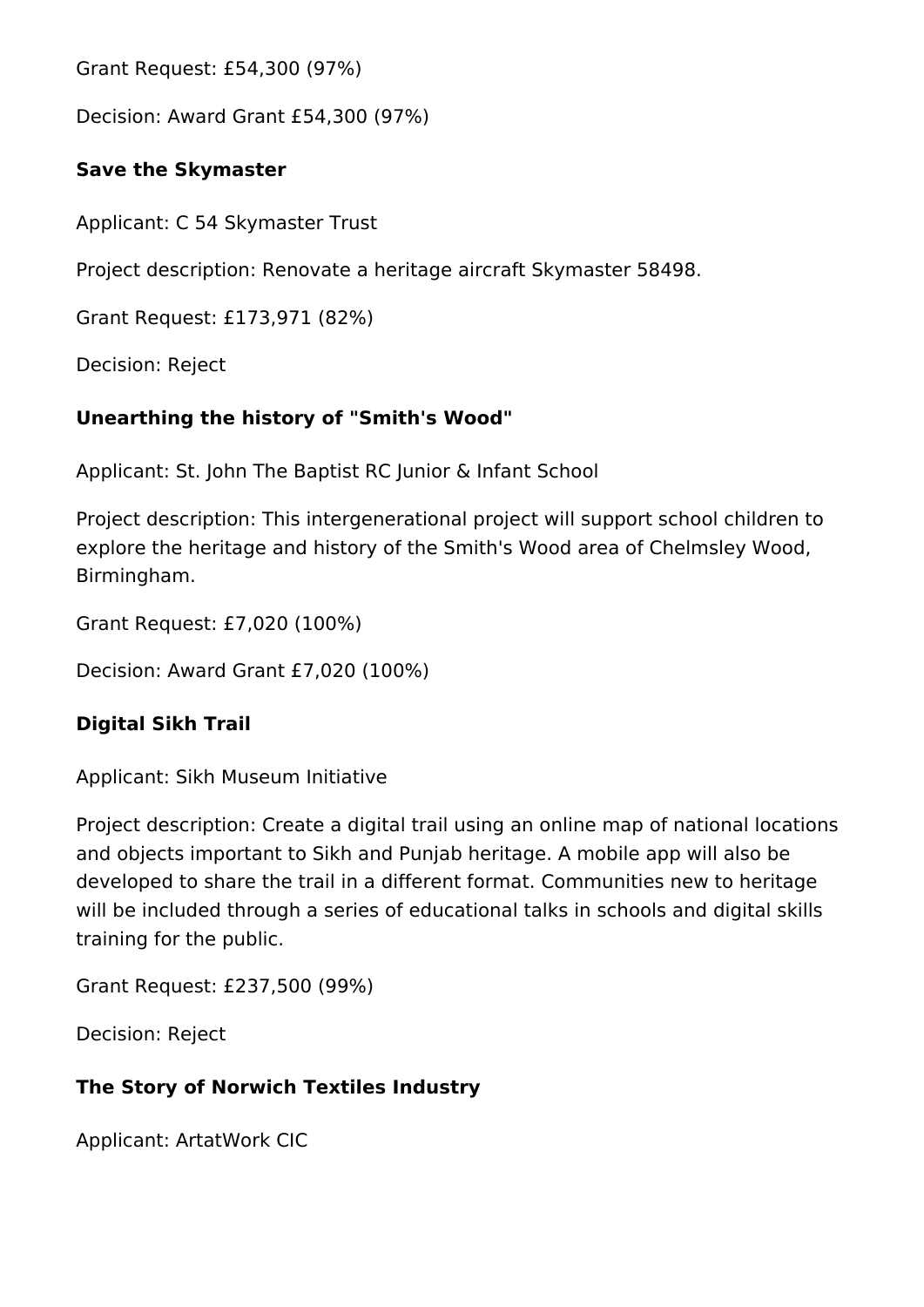Project description: Involve women with severe mental health issues in researching and interpreting the heritage of the textile industry in Norwich.

Grant Request: £10,000 (100%)

Decision: Award Grant £10,000 (100%)

#### **Kineton Community Archive**

Applicant: Kineton & District Local History Group

Project description: To create a community archive at Kineton Village Hall, Warwickshire. The archive will store collections covering 100 years of history in the village, including materials from organisations that use the Village Hall for their meetings.

Grant Request: £10,000 (55%)

Decision: Reject

#### **DIGITAL PANDEMIC**

Applicant: Power of the mind networks

Project description: This project will focus on capturing digital memories and individual stories of women's professional and cultural roles during pandemics from 100 years ago. The project will support individuals and families in crisis.

Grant Request: £49,550 (100%)

Decision: Reject

#### **Restoring the Building and Engaging the Community**

Applicant: Woodham Ferrers & Bicknacre Parochial Church Council

Project description: To carry out urgent repairs to the Grade I listed Church of St Mary's, situated south east of Chelmsford, Essex. It will also deliver a programme of outreach activities, which focus on sharing its unique heritage with a range of different audiences.

Grant Request: £189,200 (85%)

Decision: Award Grant £189,200 (85%)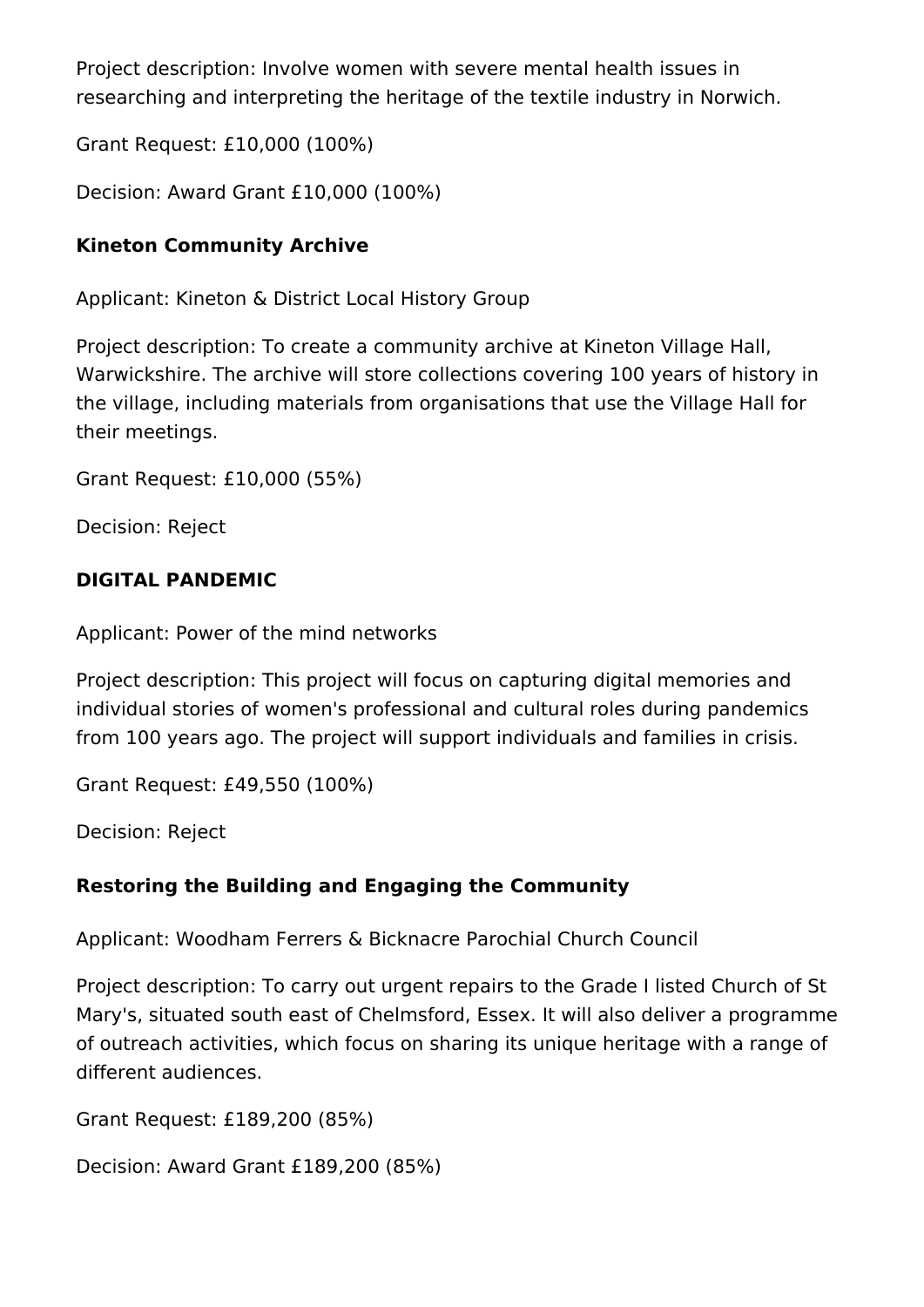#### **Nurture in Nature**

Applicant: Spirit and Soul Equine Assisted Activity Centre

Project description: To run three nature based workshops: pond dipping, community tree planting and wellbeing in nature. To allow free venue hire for other groups to use the venue and install an outdoor cabin.

Grant Request: £9,415 (100%)

Decision: Reject

#### **Celebrating Bengali Heritage in Luton**

Applicant: Bangladesh Youth League Luton

Project description: This project will take place at Centre for Youth and Community Development in Luton, to mark the 50th anniversary of Bangladesh independence.

Grant Request: £126,217 (100%)

Decision: Award Grant £126,217 (100%)

#### **Transforming Lives: Froglife Trainees**

Applicant: The Froglife Trust

Project description: To offer 15 paid one-year traineeships in the natural heritage and conservation sector, targeting people from minority ethnic communities. It will diversify the range of people employed within the sector, while also improving habitats and green spaces around an urban area.

Grant Request: £248,399 (91%)

Decision: Award Grant £248,399 (91%)

#### **The history or Leicestershire's GRT communities**

Applicant: Leicestershire GATE

Project description: To create a mobile heritage exhibition focussing on the Gypsy, Roma and Traveller communities in Leicestershire.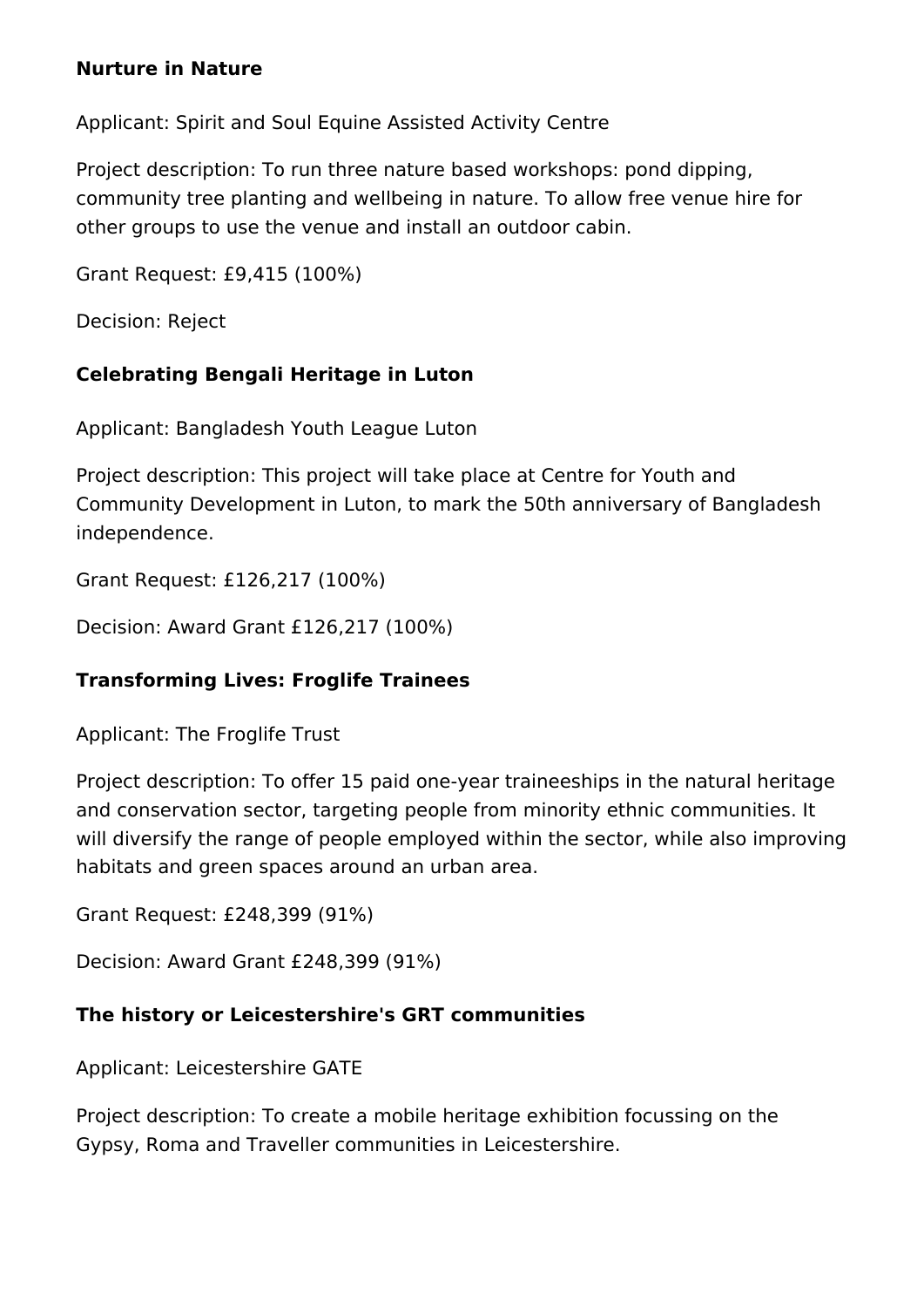Grant Request: £8,980 (100%)

Decision: Award Grant £8,980 (100%)

#### **Rooted**

Applicant: National Centre for Writing

Project description: Engage Norwich's Bengali community in exploring and sharing the city's history and heritage of migration, and involve new audiences with the heritage of Dragon Hall.

Grant Request: £34,045 (82%)

Decision: Award Grant £34,045 (82%)

# **Sounds for the Future: Widening Access to the East Midlands Oral History Archive**

Applicant: University Of Leicester

Project description: To deliver a step change in the preservation, accessibility, and development of collections at the East Midlands Oral History Archive, sited at the Library of the University of Leicester.

Grant Request: £249,087 (100%)

Decision: Award Grant £249,087 (100%)

#### **Scaling Up Change Minds**

Applicant: The Restoration Trust

Project description: To create a digital resource to empower archives and mental health providers to deliver projects for vulnerable individuals.

Grant Request: £248,910 (99%)

Decision: Award Grant £248,910 (99%)

# **Bridging the Gap**

Applicant: Friends of Bennerley Viaduct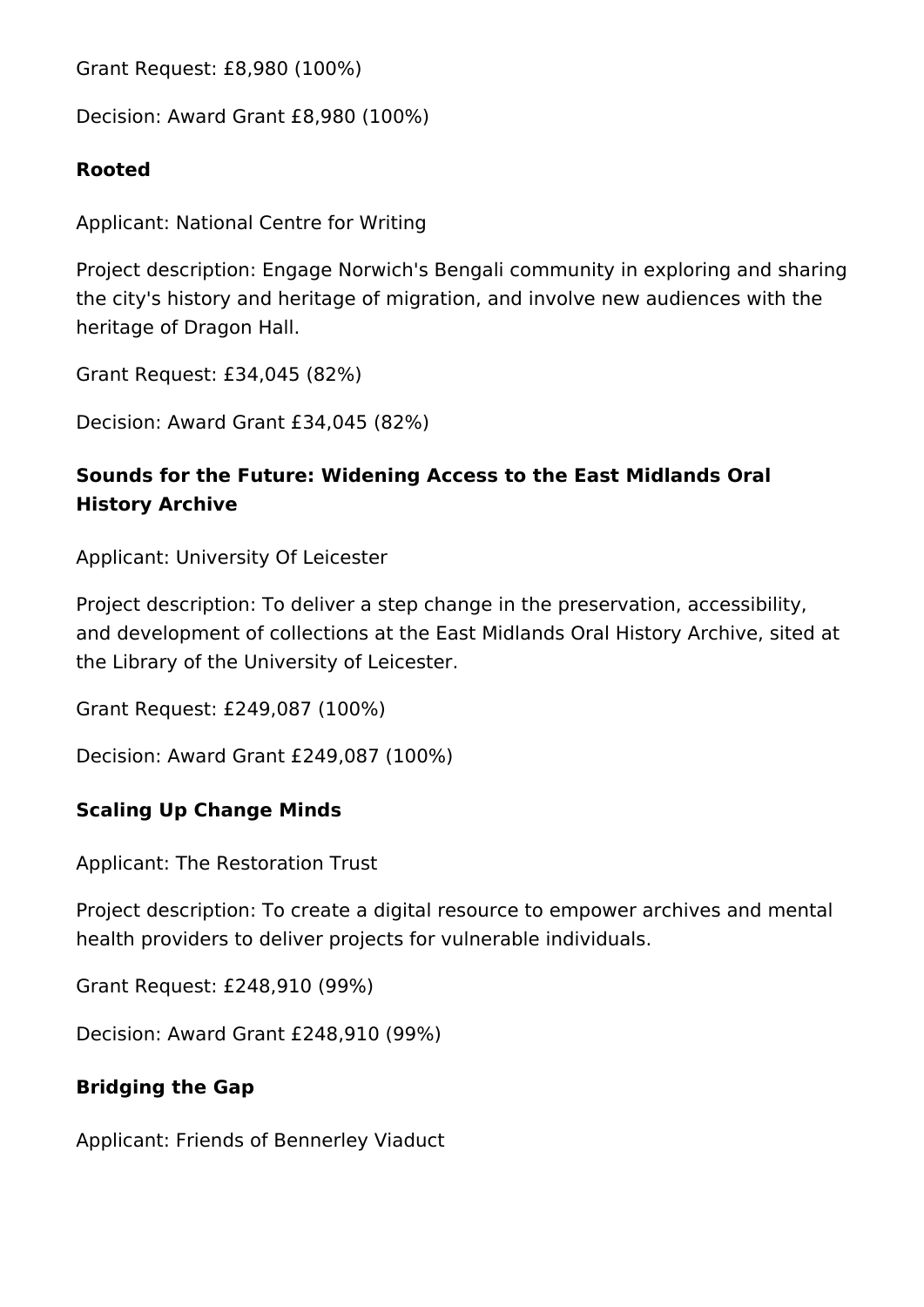Project description: Build organisational capacity and resilience to enable future lease and management of the historic monument, Bennerley Viaduct in Erewash, Derbyshire.

Grant Request: £246,454 (95%)

Decision: Award Grant £246,454 (95%)

#### **MULTI FAITH KIT BOXES**

Applicant: Peterborough Bhat Sikh Association

Project description: To create kit boxes which contain religious artefacts and storytelling prompts. These religious artefacts will represent cultural traditions which have been passed down from previous generations. This project will enable school children to engage with intangible religious traditions and support active and collaborative learning.

Grant Request: £9,000 (95%)

Decision: Reject

# **A Sculpture for Coalbrookdale**

Applicant: Coke Hearth Improvements Group

Project description: To commission a cast iron sculpture near the site of a formeriron foundry in Ironbridge Gorge World Heritage Site. This will commemorate its important contribution to the industrial revolution. It will also install interpretation boards, deliver landscaping and planting, and run activities.

Grant Request: £4,092 (44%)

Decision: Award Grant £4,092 (44%)

# **Wilsford St Mary's Church Re-Roofing Project**

Applicant: Wilsford Church Council

Project description: To repair the roofs of two aisles on a Grade I Listed Church in Lincolnshire.

Grant Request: £10,000 (17%)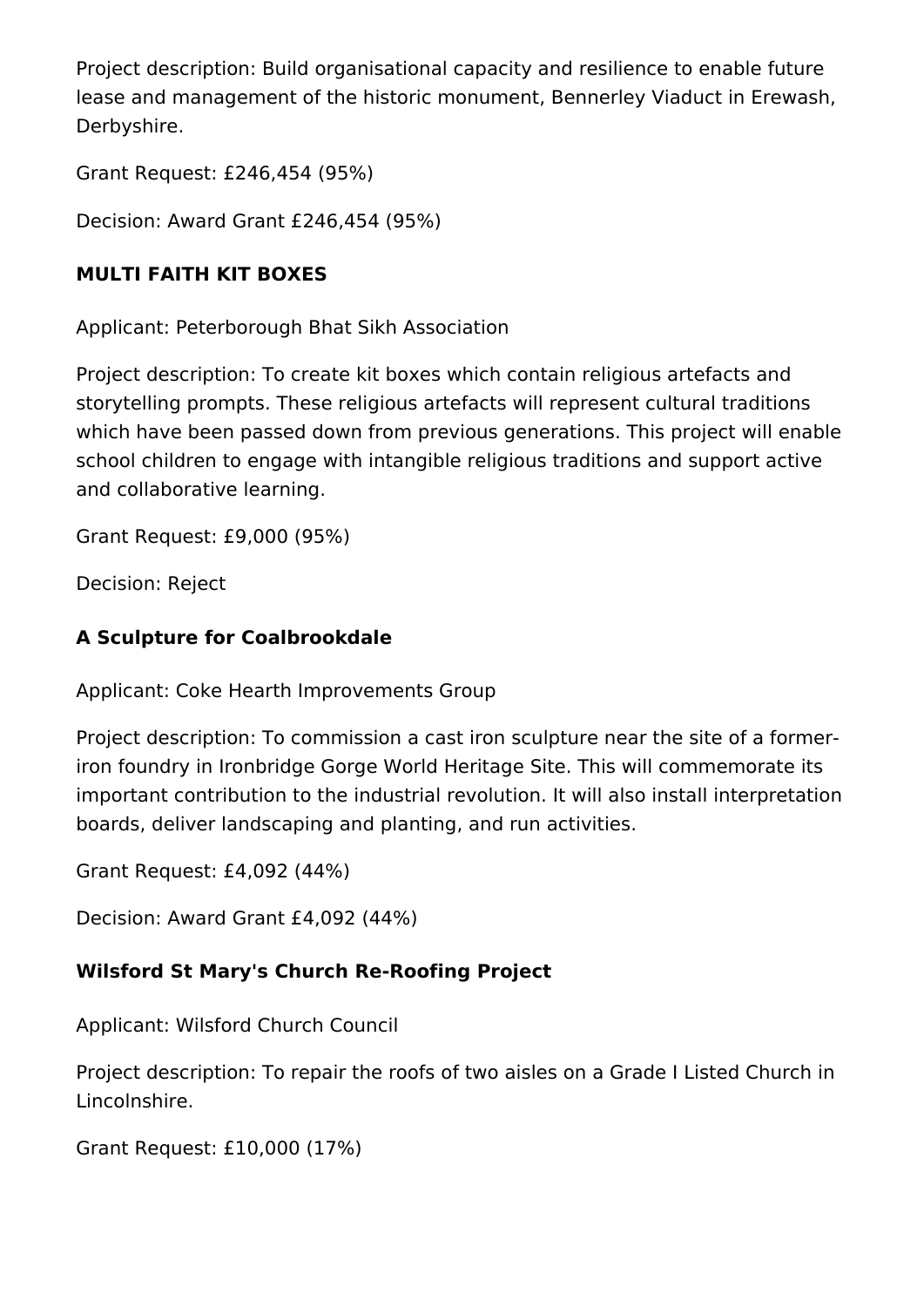Decision: Reject

#### **Barrow Hill Community Archive**

Applicant: Barrow Hill Community Trust

Project description: To set-up a new community archive for the village of Barrow Hill near Chesterfield in Derbyshire.

Grant Request: £9,100 (100%)

Decision: Award Grant £9,100 (100%)

#### **A Window into Coventry**

Applicant: The Stained Glass Museum

Project description: To measure community support for The Stained Glass Museum in Coventry City Centre which is currently based inside Ely Cathedral. The options appraisal carried out has identified Coventry Cathedral Quarter as the favoured new location, as the city is renowned for medieval and modern stained glass.

Grant Request: £9,891 (100%)

Decision: Award Grant £9,891 (100%)

#### **Celebrating And Conserving Our Heritage – The Hunts Blind Centenary**

Applicant: Huntingdonshire Society for the Blind

Project description: Research and record the organisation's history so it can be preserved and to share findings within the community. This is to raise awareness and signpost vulnerable individuals to relevant support available.

Grant Request: £5,800 (100%)

Decision: Award £5,800 (100%)

#### **City on Screen - The History & Heritage of Birmingham in Cinema**

Applicant: ViewfinderUK CIC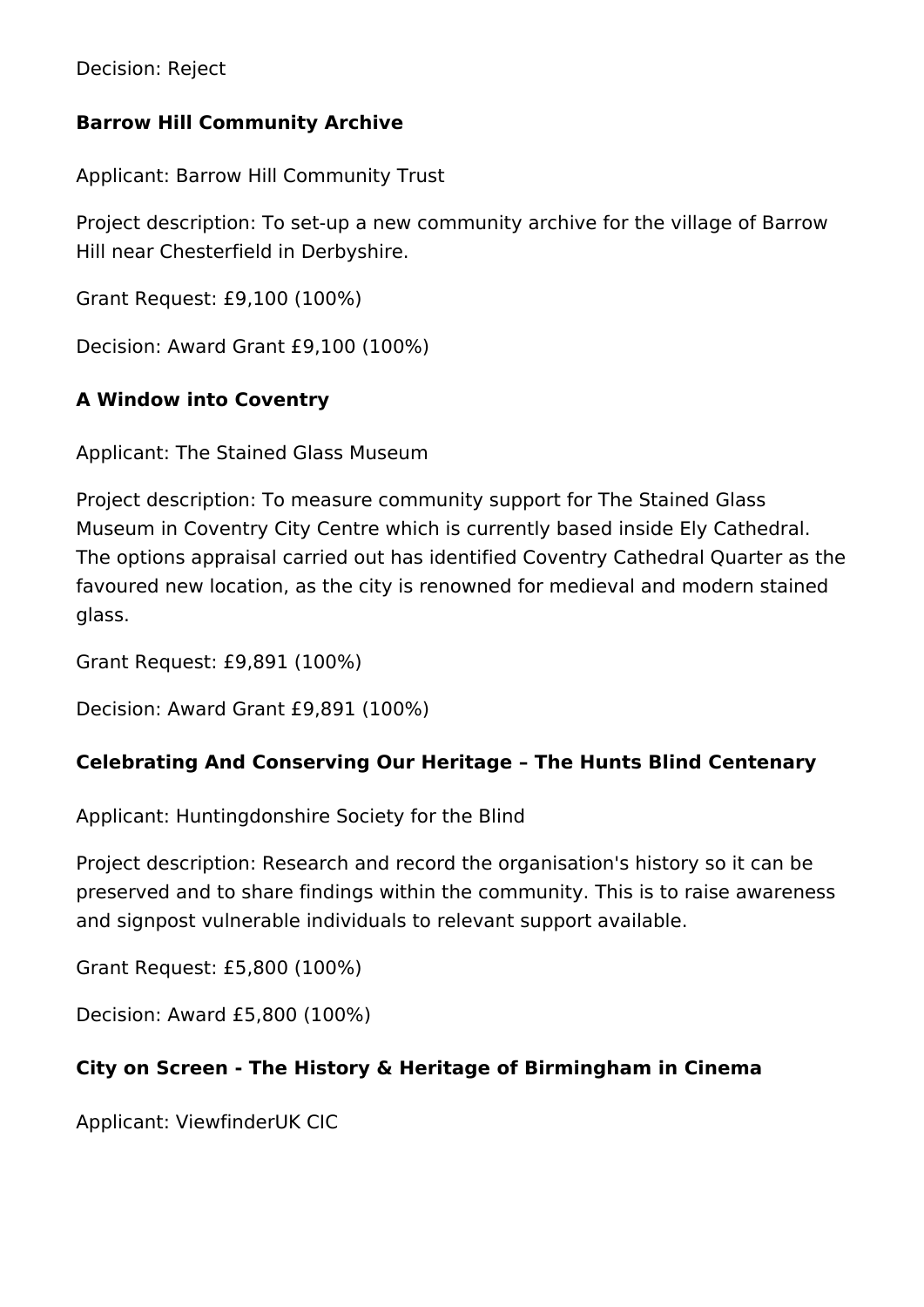Project description: This Project based in Birmingham, West Midlands aims to research, document, archive and exhibit the cultural film heritage of Birmingham. The project will engage 10 young people to explore and create contemporary ways to identify Birmingham's cultural identity through films.

Grant Request: £42,754 (86%)

Decision: Award Grant £42,754 (86%)

#### **We Are Birmingham 2022 – Celebrating Sanctuary**

Applicant: Celebrating Sanctuary

Project description: This project will mark the 20th Anniversary since Celebrating Sanctuary was established in 2002. Over the years, they have worked with many refugee and migrant artists and communities in Birmingham. The project will trace and document this work over the last 20 years.

Grant Request: £55,600 (89%)

Decision: Award Grant £55,600 (89%)

#### **Fame, Fashion and Fortune – Women of Bolsover**

Applicant: Bolsover Parochial Church Council

Project description: Research and share stories of notable women who have made their impression on the town and local area around Bolsover.

Grant Request: £49,815 (97%)

Decision: Award Grant £49,815 (97%)

#### **Stickford War Memorial clock restoration**

Applicant: Stickford Parish Council

Project description: To restore the clock mechanism in a Grade II listed, free standing, clocktower war memorial at the centre of the village of Stickford, Lincolnshire.

Grant Request: £9,697 (58%)

Decision: Reject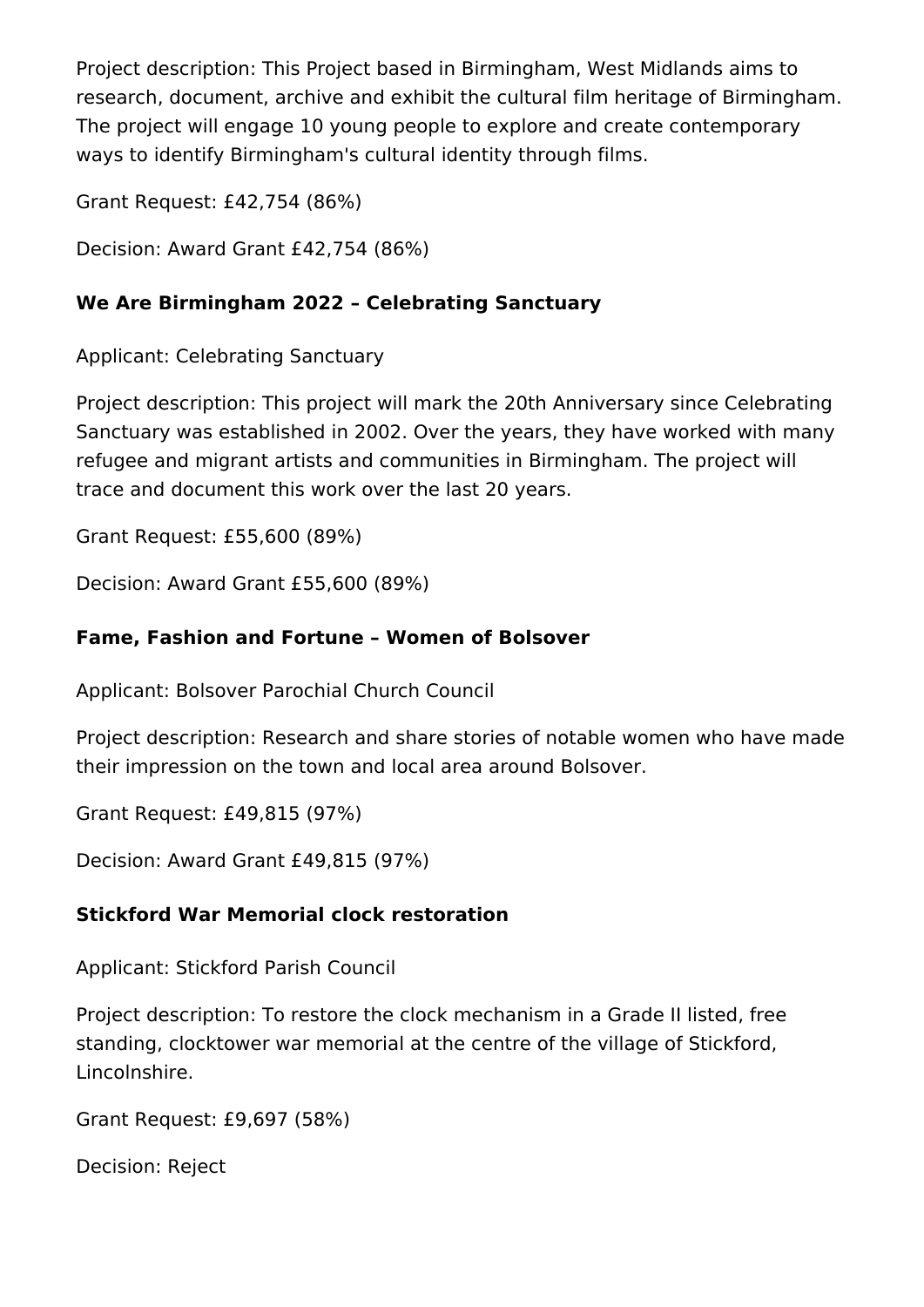#### **Apes, Owls and Devils – conserving our heritage**

Applicant: Dronfield Parish Church

Project description: This project at St John the Baptist, Dronfield, aims to conserve nationally significant medieval stained glass and promote the heritage and artistry of the glass through various means.

Grant Request: £109,071 (68%)

Decision: Reject

# **True Form Projects Vinyl Archive & Organisational Development**

Applicant: True Form Projects C.I.C.

Project description: Create a digital and physical presence for True Form Project's collection of artefacts, unique artwork, film, original music and oral histories, that have been accumulated through the various projects that the organisation has delivered.

Grant Request: £250,000 (100%)

Decision: Deferred for further scrutiny

#### **Young Artisan Heritage**

Applicant: Nottinghamshire YMCA

Project description: This project, based near Worksop, Nottinghamshire, aims to help homeless young people to bridge the gap between heritage and modern cooking. It will introduce cultural heritage foods across a variety of food groups to under-served young people. The project will also deliver the story and understanding behind the foods, in terms of their roots, history and importance to the modern world.

Grant Request: £76,922 (85%)

Decision: Award Grant £76,922 (85%)

#### **Apperknowle Farm - a site of local heritage**

Applicant: Landmarks Specialist College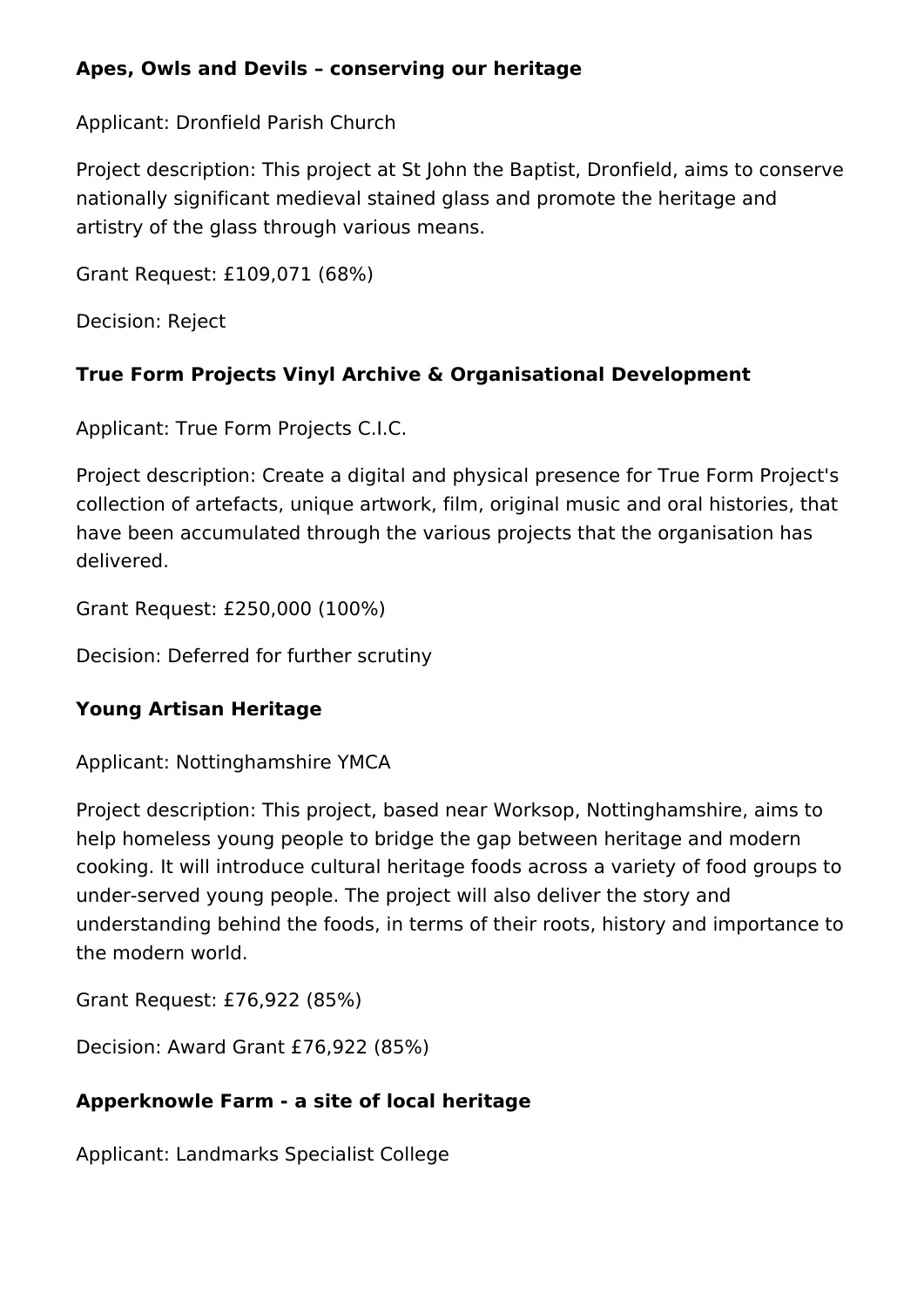Project description: This project will extend learning opportunities for college students, establish a breeding programme for rare native breeds of cattle and poultry, reintroduce local species of apple and pear, and develop the farm for wildlife.

Grant Request: £78,400 (100%)

Decision: Reject

# **Undercover storage and work facilities for 37714/D5185/D5401/ DMU Group**

Applicant: The Heavy Tractor Group 37714

Project description: This project will move, repair and install temporary buildings to provide cover for maintenance works at the Great Central Railway site for the next 15 to 20 years.

Grant Request: £10,000 (59%)

Decision: Reject

#### **Refurbishment of James Wither memorial and the village war memorial**

Applicant: Fordham Parish Council

Project description: Clean, renovate and repair a memorial to Victorian poet James Withers and a war memorial in Fordham, Cambridgeshire

Grant Request: £4,100 (100%)

Decision: Reject

#### **Belgrave Heritage Trust Website**

Applicant: Belgrave Heritage Trust

Project description: To create a new, higher quality website to promote its work and events, share its digital archives and generate revenue through book sales.

Grant Request: £8,410 (100%)

Decision: Reject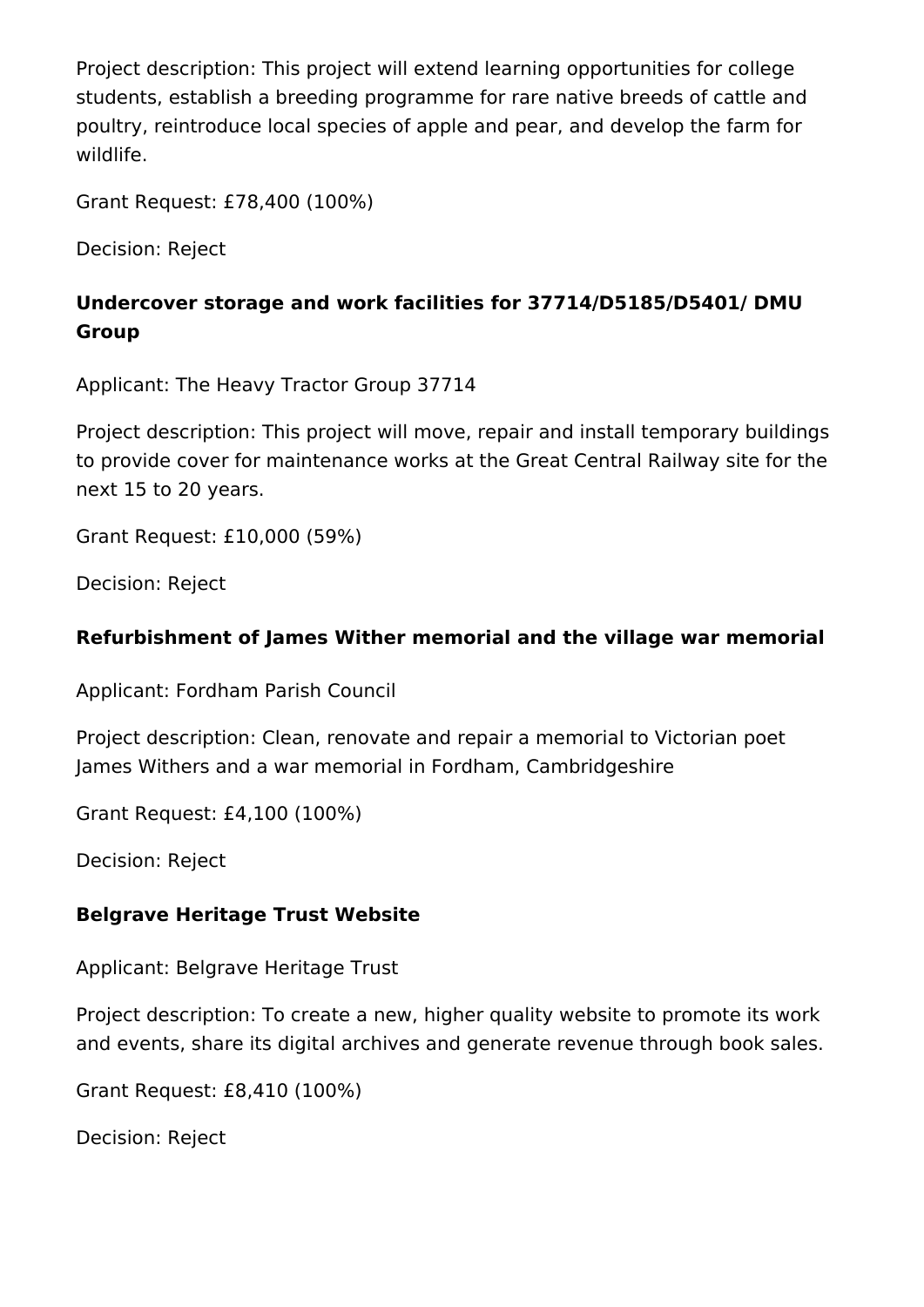#### **Stranger's Dress and Dance: Norwich Congolese Cultural Traditions**

Applicant: BME Youth

Project description: Work with young Congolese refugees and second generation young people of Congolese descent to improve understanding and provide practical experience of traditional Congolese culture, dress and dance. A series of workshops involving research, dress-making and dance training will be held for volunteers and participants.

Grant Request: £9,000 (90%)

Decision: Award Grant £9,000 (90%)

#### **Save Bourn Mill**

Applicant: Cambridge Past, Present & Future

Project description: This project is the final stage of a three-step plan to prevent the collapse of Bourn Mill and also aims to expand local engagement and access to the mill.

Grant Request: £148,456 (90%)

Decision: Award Grant £148,456 (90%)

#### **Adapt and Rebuild**

Applicant: Letchworth Garden City Heritage Foundation

Project description: To deliver three community engagement schemes in Letchworth Garden City, with outputs from each showcased at a wider Heritage Festival.

Grant Request: £40,040 (67%)

Decision: Award Grant £40,040 (67%)

#### **In Her Shoes**

Applicant: Blown Fuse Ltd

Project description: In Her Shoes is a 15-minute long immersive installation which explores the concepts of identity, stereotypes, and relationship to home through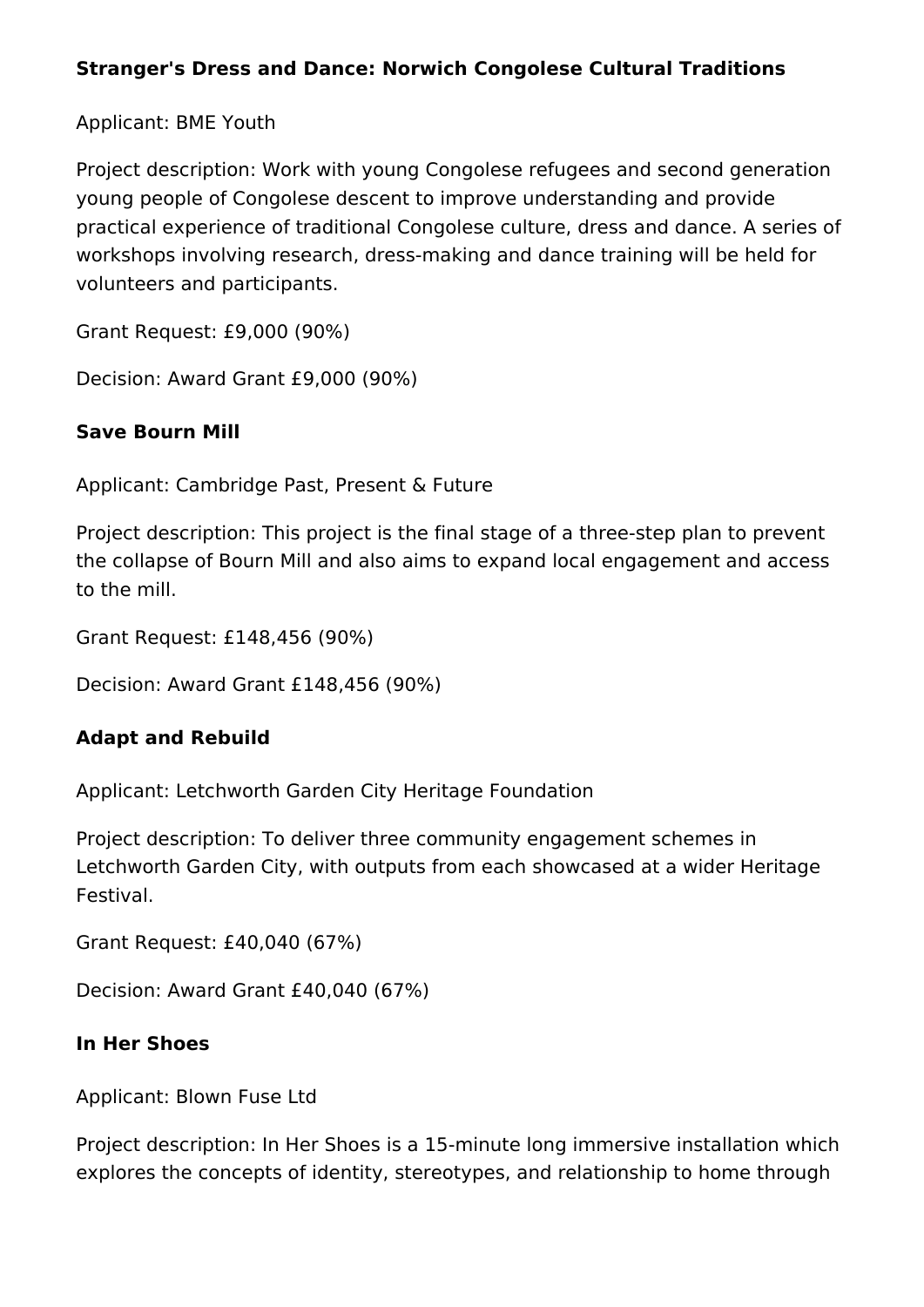the lens of the Essex Girl stereotype and its historical impact. In addition to the installation, audiences can contribute to documenting heritage in a range of creative, communal ways which will be presented as an online exhibition and with the intention of the responses becoming a curated collection of oral histories and an exhibition. The installation will tour to four other towns in Essex.

Grant Request: £9,999 (49%)

Decision: Award Grant £9,999 (49%)

#### **Roots & Shoots**

Applicant: YMCA Trinity Group

Project description: This project will focus on the development of British food production across eight time periods. The project's allotment location in Lowestoft, Suffolk will enable disadvantaged young people in the local area to gain traditional skills in produce growing and cooking techniques, whilst benefiting from being in the natural environment. The project includes education on environmental sustainability and the wider community will be engaged and able to follow progress on social media.

Grant Request: £84,247 (100%)

Decision: Award Grant £84,247 (100%)

# **Festival Forever**

Applicant: Norfolk & Norwich Festival Trust

Project description: This project will mark the 250th anniversary of the Festival by engaging local young people to research, archive and celebrate its history through a number of creative outputs.

Grant Request: £68,883 (100%)

Decision: Award Grant £68,883 (100%)

# **Future options and community engagement appraisal: Digging for Rutland, Jurassic to Roman**

Applicant: Rutland County Council